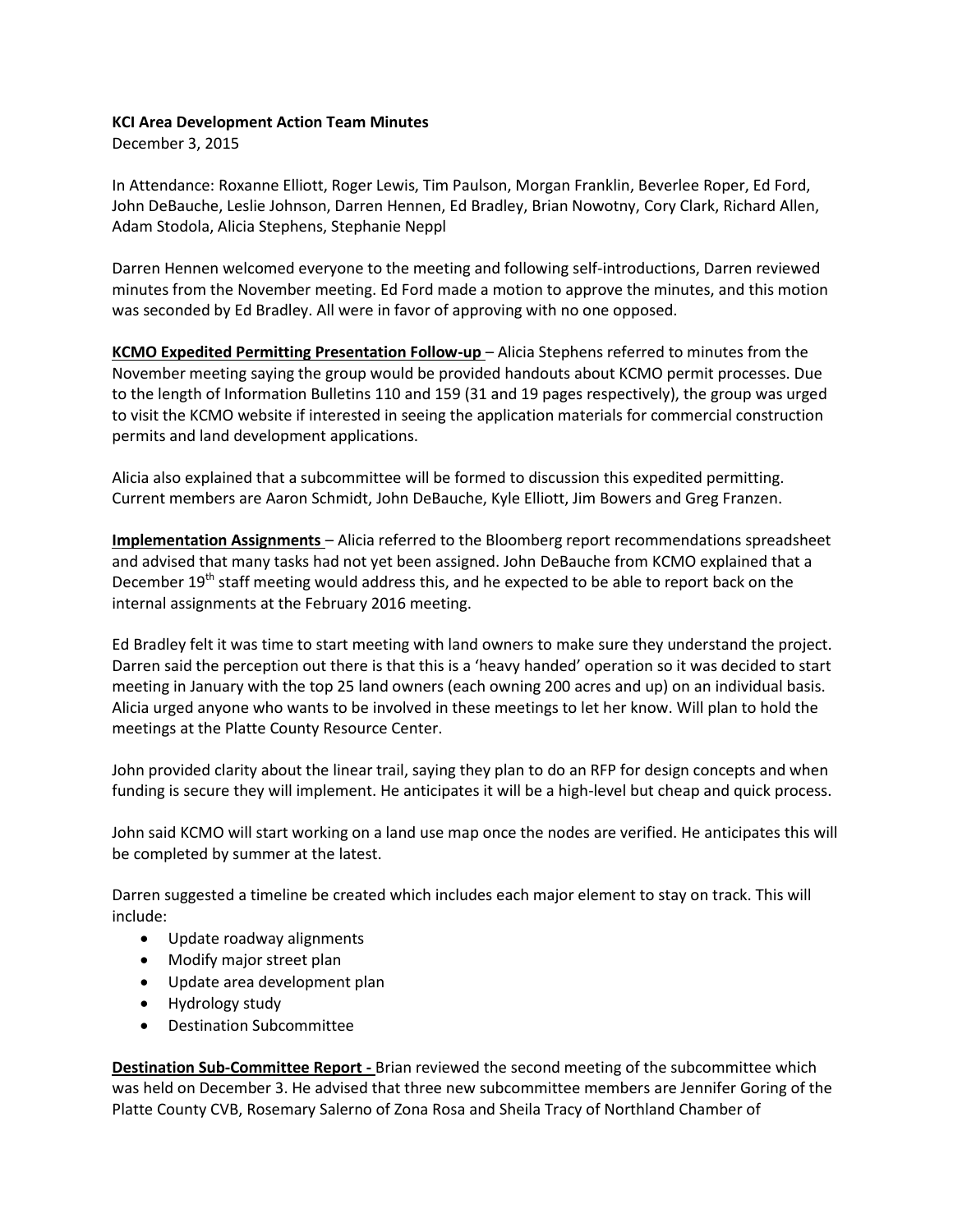Commerce. He reviewed the five identified areas of focus which are sports, health/wellness, arts, natural resources and education. The subcommittee is planning to complete their work by summertime and will meet more than monthly if needed to achieve this.

Alicia clarified that there could be several pieces of destination opportunities, not just one. Part of the committee's work will be around asset mapping and John at KCMO is working on this.

Beverlee Roper suggested that transportation should be a priority focus and think of a hook where we could connect up with some form of mass transit. She referred to growth in Johnson County and their lack of transportation options.

## **Other discussions**

Ed Bradley asked about new council members and how familiar they are with the Twin Creeks report. Alicia commented that she and Sheila Tracey have tried to meet with Dan and Theresa to no avail but she will try again after the holidays.

A discussion was held about PIAC and the lack of Platte County projects at a recent meeting. Alicia said she does work with the Northland Chamber for the PIAC process. In order to ensure the county is properly represented, Ed Ford will find out who at MARC represents Platte County. Beverlee said she is usually at the meetings but has missed a few recently.

Roger Lewis updated the committee that the new North Patrol building should have equipment onsite next week, and with an expected 14-month build they should be ready to move in Spring 2017.

Next Meeting: Thursday, January 7 at 7.30am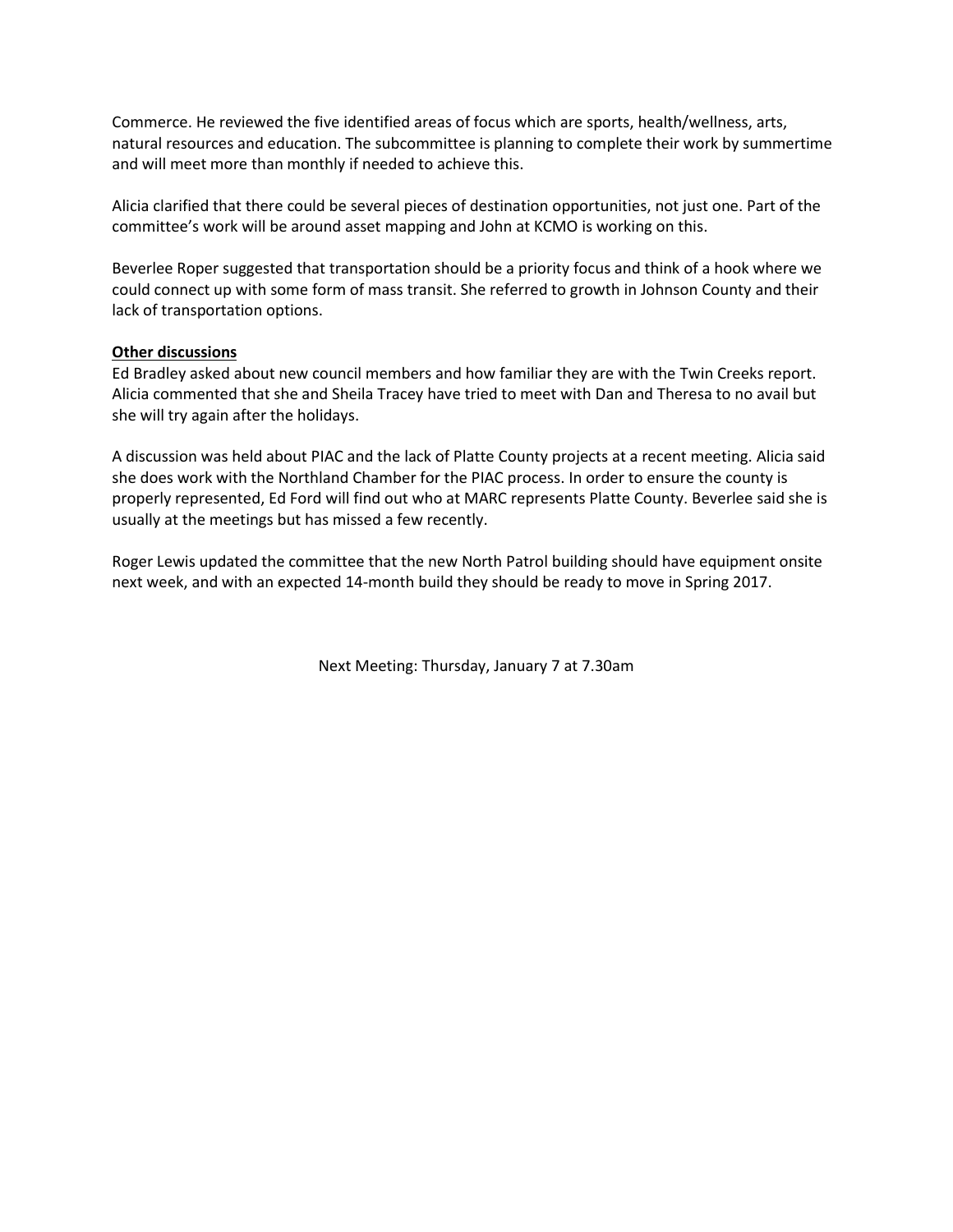KCI Area Development Committee November 5, 2015

In Attendance: Randall Jacobs, Kirk Rome, Beverlee Roper, Jeff Elsea, James Wang, Greg Franzen, Ed Ford, John DeBauche, Kyle Elliott, Leslie Johnson, Darren Hennen, Brian Johanning, Joe Ernst, Jr, Adam Stodola, Monica Barrington, Ed Bradley, Brian Nowotny, Audra Haller, James Cole, Alicia Stephens, Stephanie Neppl

Darren Hennen welcomed everyone to the meeting and following self-introductions, Darren reviewed minutes form the October meeting. Ed Bradley made a motion to approve the minutes, and this motion was seconded by Jeff Elsea. All were in favor of approving with no one opposed.

**Destination Sub-Committee Report -** Brian Nowotny reported on the first Destination Sub-Committee meeting, which going forward will occur the first Tuesday of each month at 8.30am. He reviewed the meeting's discussion regarding goals and said the committee will work off task force recommendations. Alicia mentioned that anyone is welcome to attend the meetings but the committee will remain small

**Opportunities for expedited permitting for development** –Greg Franzen, Assistant Director, Development Services / Building Official at KCMO gave an overview of the current processes for permitting through the City Planning and Development department. He outlined that they meet the general benchmarks for turnaround time for permitting nationally. In order to shorten the time, more resources are needed. They have hired contractors who assist with the permitting review process for land developments and they are about to hire a new staff person (by December they hope) to serve as a 'development concierge' to reactively and proactively help customers through the process.

Currently, expedited permits are available for a fee and the costs are double the building permit portion of the permit cost.

Ed Ford mentioned that the City Council sometimes can designate a project as a priority so that it gets expedited and a designated team is set up. This has happened with larger projects such as the Power and Light District and Zona Rosa. Ed hopes this can be designated for Twin Creeks.

Alicia asked about the timings for expediting, and Greg explained that TI permits can get through quickly if the team comes in together. To set an apportionment to do this, the cost is \$70 for commercial projects.

Darren expressed that the primary concern would be the initial application and permit. Greg clarified that the industry standard is four weeks for the initial review and two weeks for a resubmittal review. If a third review is needed, that would take an additional week.

Greg referred the group to two information bulletins on the KCMO website: [Info Bulletin 110](http://kcmo.gov/wp-content/uploads/sites/9/2014/01/IB110PartABuildingPermitInformationIntroduction1.pdf) and Land [Bulletin 159.](https://data.kcmo.org/Information-Bulletins/IB159-Additional-Land-Development-Application-Info/k939-xu8x) These can be provided as handouts at an upcoming meeting.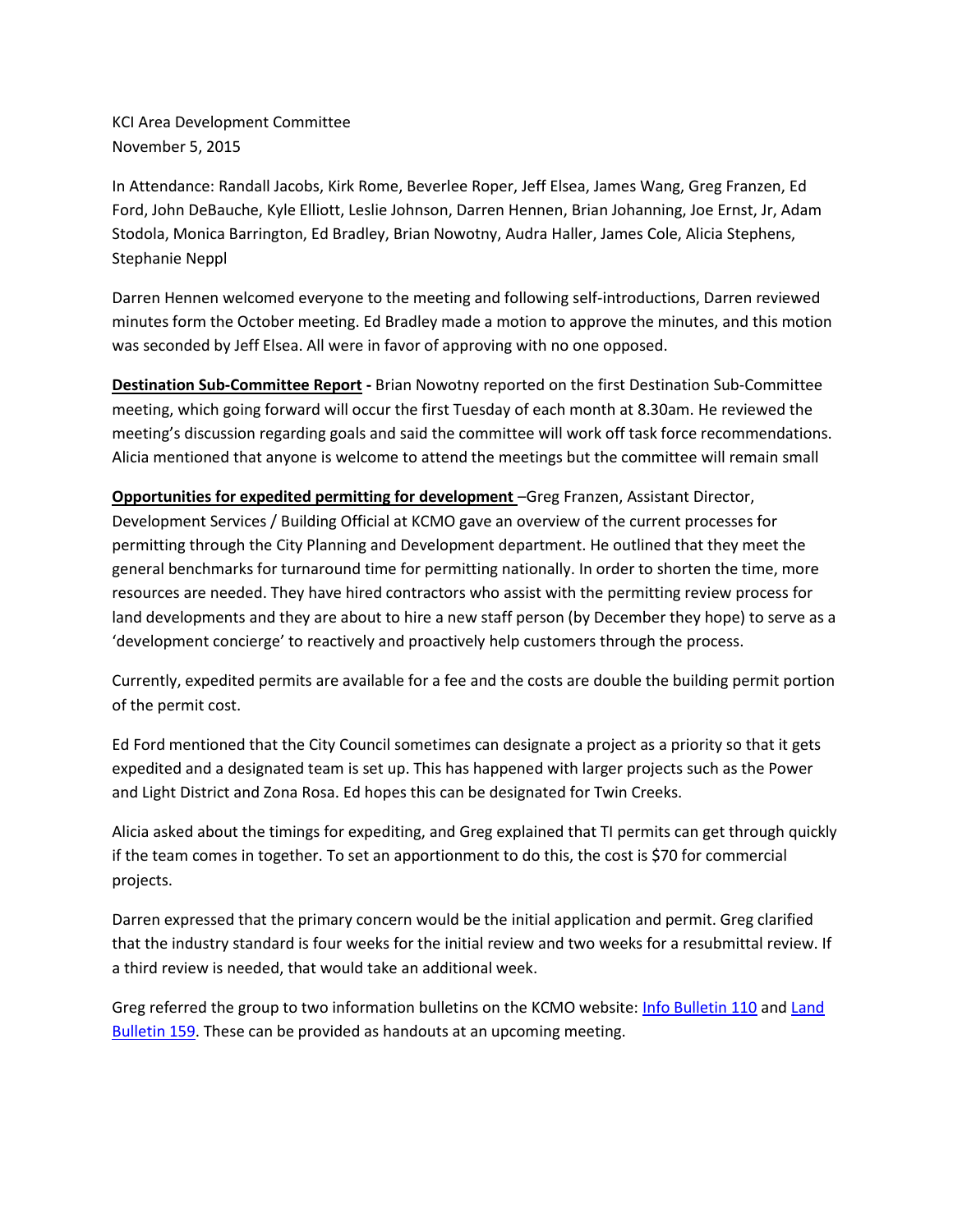Darren asked if it was possible to work through bond assignments earlier than usual to be prepared to discuss this in the final review. Greg said for the public infrastructure side, the reviewer does provide that information at the initial review.

Alicia enquired who would make the decision about whether Twin Creeks can be a priority project. Greg said the KCMO team will take a lead on discussion about whether Twin Creeks can be an expedited priority project. It was suggested that developers and land owners also take part in a meeting about this to ensure all parties are on the same page. Alicia will email the KCMO team to discuss how to move forward.

**Twin Creeks Stormwater Management Survey** - James Cole, Water Resources Engineer, Stormwater Manager in the Planning, Design & Development department at Kansas City Water Services presented information about the current study underway of the Twin Creeks Watershed. He said the project goal is to "better understand stream geomorphology in the watershed in order to guide development appropriately. " The study will look at the two creeks in terms of both erosion and flooding and develop a science-based approach to determine what will happen as the project develops.

He provided the study objectives, which are:

- Describe stream geomorphology
- Determine how the streams may change over time
- Estimate the streams capacity to absorb impacts from future development
- Determine how much stormwater can be discharged without damaging the streams

Determining flood risks is one of the major drivers of this study. James said that new FEMA flood plain maps will be in place mid-2016 and they will be based on 2009 land cover. The study will reveal how much of the Twin Creeks area will be protected by FEMA. James clarified that areas protected by FEMA can still be developed; it just means that they will know the risks. He said in other areas of Kansas City, the floodplain does not typically cover more than 1/3 of the existing watershed.

Ed Ford raised a concern about the number of different property owners and developers and asked about regional detention. James explained the driver is to protect the high-quality streams and the city's hope is to prevent the need for a regional detention.

The City hoped to complete the study by May 2016, at which time James can come back to present findings to the group.

Next Meeting: Thursday, December 3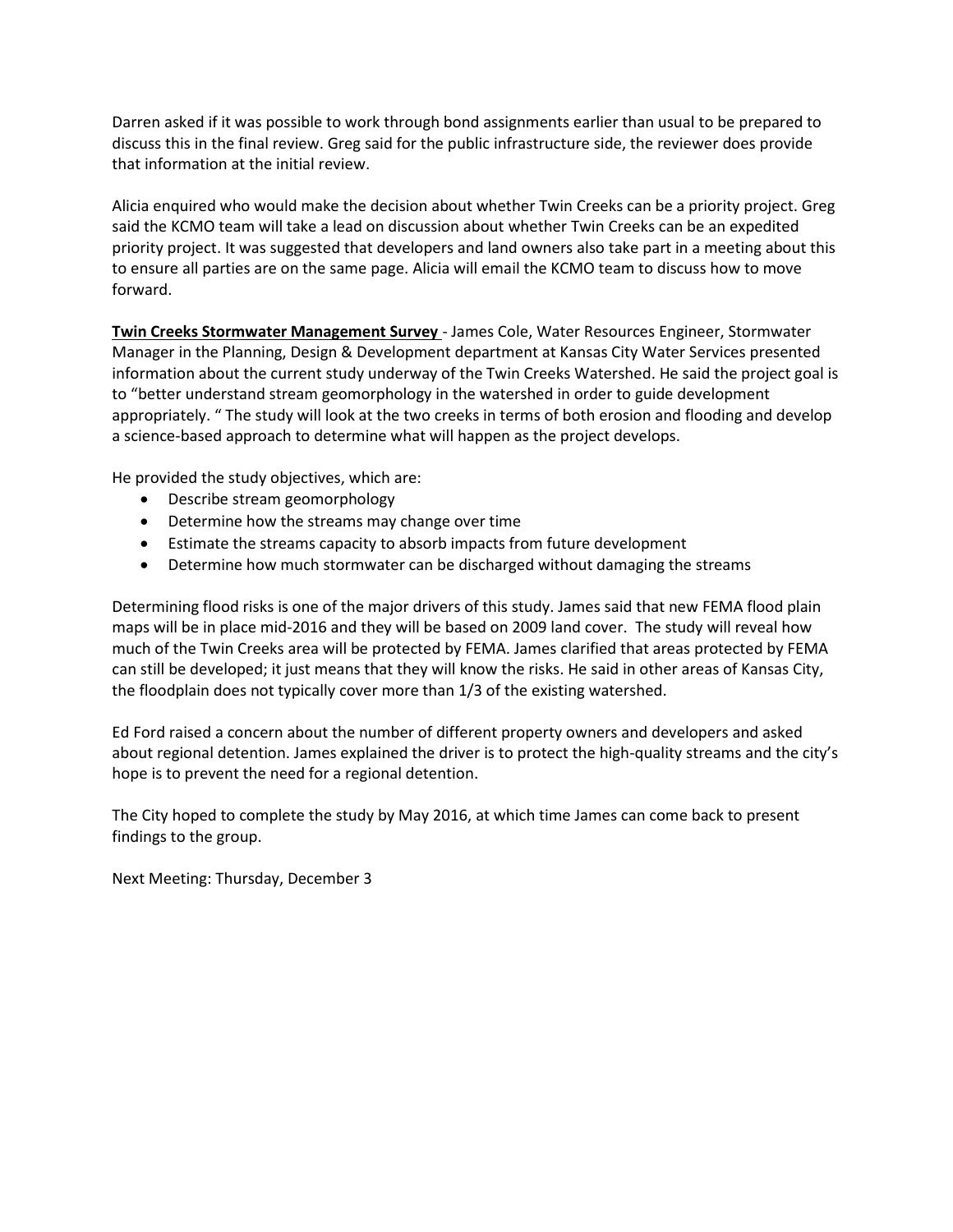KCI Area Development Committee October 1, 2015

In Attendance: Alicia Stephens, Stephanie Neppl, Leslie Johnson, Jeff Elsea, John DeBauche, Jay Burress, Darren Hennen, Roger Lewis, Susan Brown, Ed Ford, Jade Liska, Dave Mecklenburg, Richard Allen, Brian Nowotny, Ed Bradley, Beverlee Roper

**Parks PIAC Update** – Richard Allen gave a presentation called " KCMO P&R Priorities." He said Platte County has an opportunity to be a destination point if it's done right. They have narrowed down the list of priorities to three and all can be reasons people would live here or travel here.

Three current targets:

- **Platte Purchase Park – NW 100th St & Platte Purchase Drive (140 acres)**. Updates/enhancements include sewer lines, concessions/restrooms, parking lots, t-ball field, shelters, open green space, trails. Also additional land acquisition is key and it's recommended acquire extra land now asap.
- **Tiffany Hills Park/The Springs - N Congress Ave & Tiffany Springs Rd (71.9 acres)**. Proposed updates to Trail, 3<sup>rd</sup> wheel, shelters and shade. Richard reminded the group that Tiffany Hills is a 'destination park' people go to to play sports and use the aquatic center. Discussion about the  $3^{rd}$  wheel and how much demand there is for soccer fields. People currently go to other counties for soccer. Ideally this park could add 4-8 more to be able to attract tournaments.
- **Twin Creek Trail (extension of line creek trail north of 152**). Phase One – 152 HWY to N Robinhood and NW  $95<sup>th</sup>$  St). Proposed 1-mile trail along the first or second creek.

Darren asked if there had been consideration for a less-program more rose garden and concert type of park such as Loose Park. Richard said Garney Park has potential for this (it's just outside Twin Creeks area on Maplewoods Parkway). John DeBauche added that there has been discussion about a contest to design a linear park that could be more creative and above and beyond a trail system. A discussion was held about trail counts and Brian said they do quarterly counts on the county's top 5 trails.

 **Destination Opportunities Subcommittee** – Darren said this is a key component of this conversation and that a small subcommittee should be formed to start working on land acquisition and identifying true destination opportunities. It was agreed that Brian Nowotny would chair; Leslie Johnson agreed to serve. Other committee members are Richard Allen and John DeBauche.

John DeBauche reviewed the six Bloomberg priorities for Twin Creeks and explained how they had been assigned along with the status of each. The group was given a spreadsheet showing the priority, task, group assigned and timeline.

- Work Group Meeting
- Linear Park Concept and Refinement
- Area Plan Amendments KCI Area. John clarified that they were trying to create flexibility. Darren asked about timeline to start the amendment process and John will follow up and talk to Jeff Williams and Kyle Elliot. Darren asked if expedited permitting would fit in here. John said that he would need to speak to his director and he will arrange a presentation by Jeff about expedited permitting at a later meeting.
	- Urban Design John has sent draft resolutions to the departments and is just waiting for direction. He said they have guidelines but conversation needs to take place.
	- Stormwater Management–Stormwater Intensity Map John will ask James Cole for an update.
	- Roads and Parkway Priorities

Ed Bradley stated he thinks it would be worthwhile to draft a letter to the property owners. Alicia commented that there are many gaps in assignments to ensure all project pieces are covered.

Next Meeting: Thursday, November 5th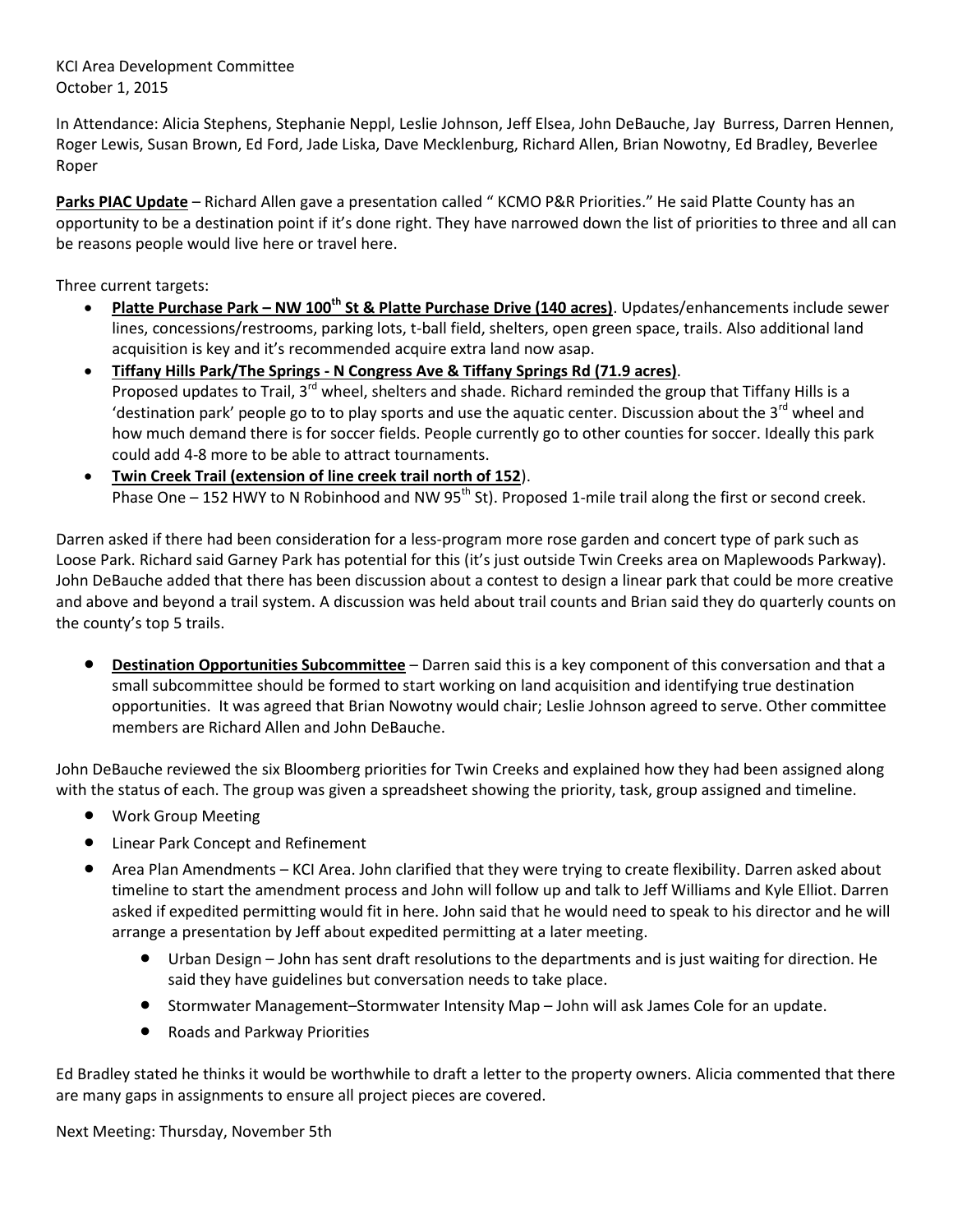## KCI Area Development Committee September 3, 2015

In Attendance: Jessica Hamilton, Stephanie Neppl, Leslie Johnson, Jeff Elsea, Dick Gibson, Tawn Nugent, John DeBauche, Kyle Elliot, David Rickman, Jay Burress, Darren Hennen, Mike Reik, Roger Lewis, Sean DeCoursey, Monica Barrington, Beverlee roper, Brian Nowoty, Gene Hanson, Paula Barba

Hennen started the meeting by informing the committee why this group was selected to carry out the recommendations from the Twin Creeks KC Taskforce. He provided background information on the taskforce and how it arrived at the current recommendations. He mentioned the goal of the group is to make sure the projects move forward at City Hall. Stephens advised that at full building (in 20-30 years) this development could have 70,000-75,000 residents.

The committee was provided a summary of the final Twin Creeks report that was presented to City Council. Stephens walked the committee through the report and explained various sections. She touched based on the different subcommittees that met within the Taskforce. These subcommittees included: infrastructure & funding, land use, land owners, and destination opportunities. Stephens mentioned there are currently 3000 land owners and the Taskforce has identified 300 that would need to be contacted. Stephens also stated there are some commercial nodes in the development, but would more than likely be neighborhood retail and not big box.

Stephens mentioned there have been some resolutions made in order to move the project forward.

Hennen informed the group there is a priority list for the Twin Creeks area. Three projects included in the list are the Tiffany Springs Bridge, Shoal Creek and 108<sup>th</sup> from Platte Purchase to Holly, and Platte Purchase from 152 to 108<sup>th</sup>.

Hennen also went over the funding options the Taskforce discussed and the recommendations that were made by the subcommittee. Stephens stated a destination opportunity still needs to be identified and this would be a task for this committee.

Stephens also let the committee know it was decided by the Taskforce the recommendations would be carried out through the Platte County EDC.

Elliot informed the committee they spoke with Strong Towns about the development and decided they would not be a match for the Twin Creeks development. Elliot mentioned that they are currently working with Bloomberg and identifying ways they can assist internally. He also said that Water Services is currently looking at a geomorphological study for the area. Stephens asked if the committee could have a presentation from Bloomberg about their recommendations. Elliot responded they should be able to present their recommendations. Elliot said he would send Bloomberg's 5 priorities to Hennen so the committee had access to them.

Hennen asked how the City was ensuring that these priorities stay a priority. DeBauche responded different Directors have been assigned these priorities.

Stephens mentioned there would be a possible bond issuance opportunity once Menards comes on line and that the KCI TIF Advisory already has a priority list,

Hennen touched base on PIAC funding. He stated PIAC is focusing on state priorities and is attempting to mirror MARC's work .He mentioned there has been some change in PIAC reps but Nelsie Sweeney and Valerie McCaw are serving as reps.

Hennen mentioned there are currently several construction issues from North to South. As these issues increase it is going to become even more important to east and west connections available to move traffic.